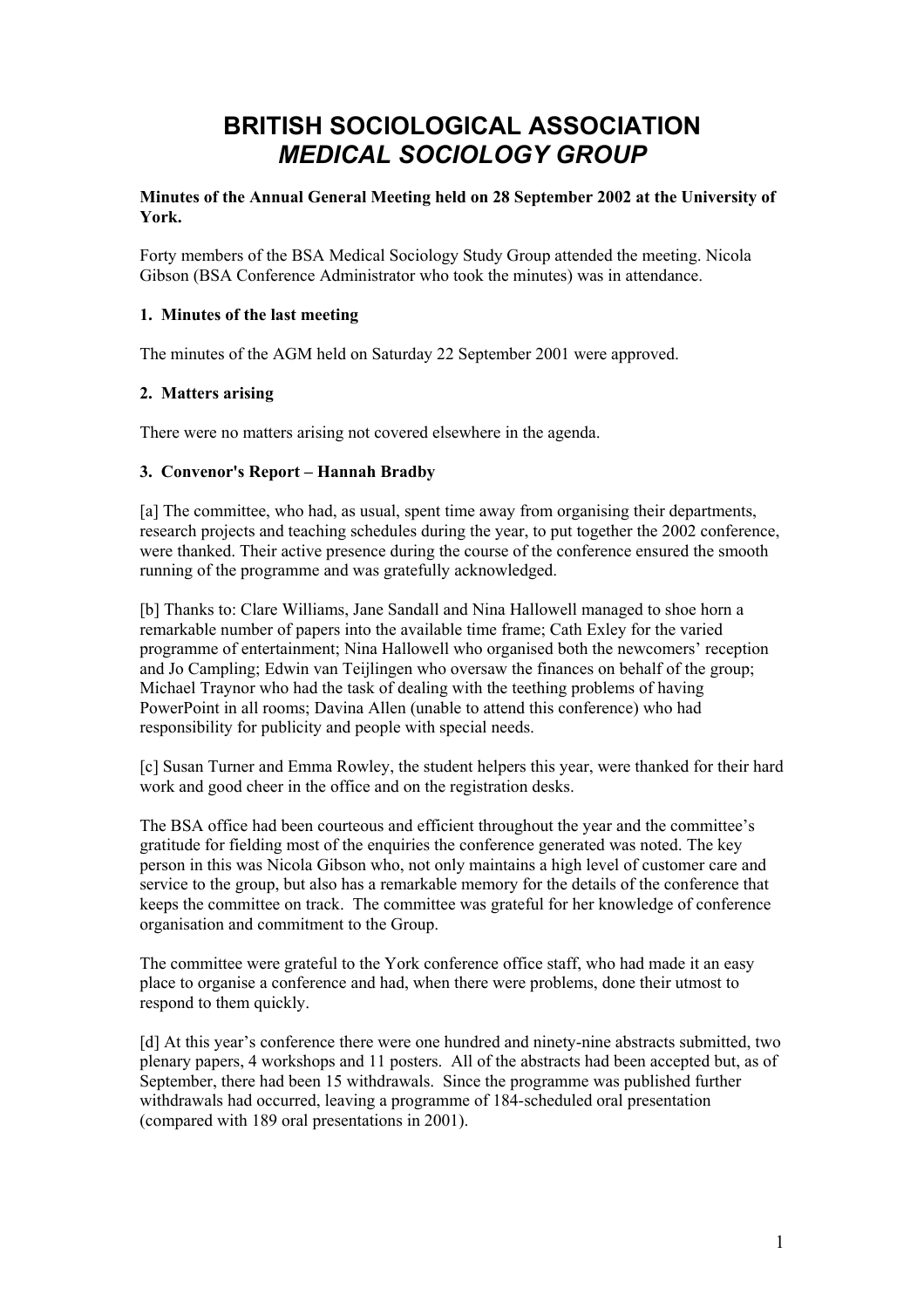[e] Registrations for the annual Conference numbered 334, of a similar size to the previous year, when there had been 354. There were 38 non-UK based delegates - 2 from Ireland, 3 from Denmark, 1 from Finland, 16 from Norway, 3 from Sweden, 4 from Australia, 4 from Canada, 1 from New Zealand, 2 from USA and 2 from India. These make 11% of the conference total compared to 5% in 2001. The trend towards becoming an increasingly international conference was welcomed.

One hundred delegates identified themselves as newcomers and/or postgraduates, which is similar to 2001. Twenty-nine UK subsidy bookings were made this year, compared with 40 last year, which seems to be due to people no longer being prepared to sleep in non-en-suite rooms. The group had, as advertised on the website, another subsidy which is a £50 refund for people whose institution does not meet all of their financial expenses, for which one person applied in 2002. Despite this low uptake, it was suggested that this subsidy be kept available.

[f] The international student bursary which includes travel expenses up to £500, now in its fourth year, had been awarded to three applicants in 2002. The bursary was given delegates from India, Canada and Sweden. A fourth successful applicant withdrew from the conference due to her changed employment circumstances. Four other applicants were given the reduced registration, meals and accommodation, (i.e. the subsidy rate) but no travel expenses.

The group now offers a complex selection of subsidies for attendance at the conference.

[g] As promised, more conference information has been put on the website this year, with delegates able to download a large PDF version of the programme prior to their arrival at York. Overseas delegates had found this particularly useful. PowerPoint was made available in every presentation room, resulting in some teething problems, which we hope will disappear in subsequent years, as this becomes standard.

[h] Throughout the year the BSA Office staff continue to support the work of the group to a greater extent than they did four years ago. The provisional figure offered at the last AGM of the cost of these services was just under £9,000. The actual figure for 2001 of £13, 842 with the discrepancy largely due to the considerable number of enquiries generated by the Medical Sociology conference, with which the office deals. A sum of  $£11, 212$  is specifically covers conference administration. The total projected figure for BSA office services in 2002 is £13, 000, which for the committee this figure represents a bargain. The hope was expressed that the AGM would continue to support this way of organising the work.

[i] Other initiatives undertaken by the committee and reported at the 2001 AGM included the idea of having some free student places, specifically aimed at Universities that did not send many delegates or did not send return delegates to the conference. Both the University of the West of England and the University of Central England put together bids to have three students places for three years. Three students were indeed present at the 2002 conference from the University of the West of England, arranged by Margaret Miers. David Cox of University of Central England had been unable to find students to take up the places, but hoped to fill the places at future conferences. The free places run for another two years when the group will assess if it has been a useful way of spending money. The students that attended the 2002 conference will write a short report for Medical Sociology News.

[j] The website had now been managed on a day-to-day basis by Alyson Jenkins of Swansea in collaboration with the BSA office. Hannah reported that the BSA website was being re– designed with a new version due on line in October. Part of the re-design would include thinking about how to get a web based register on line. Edwin was invited to discuss this further.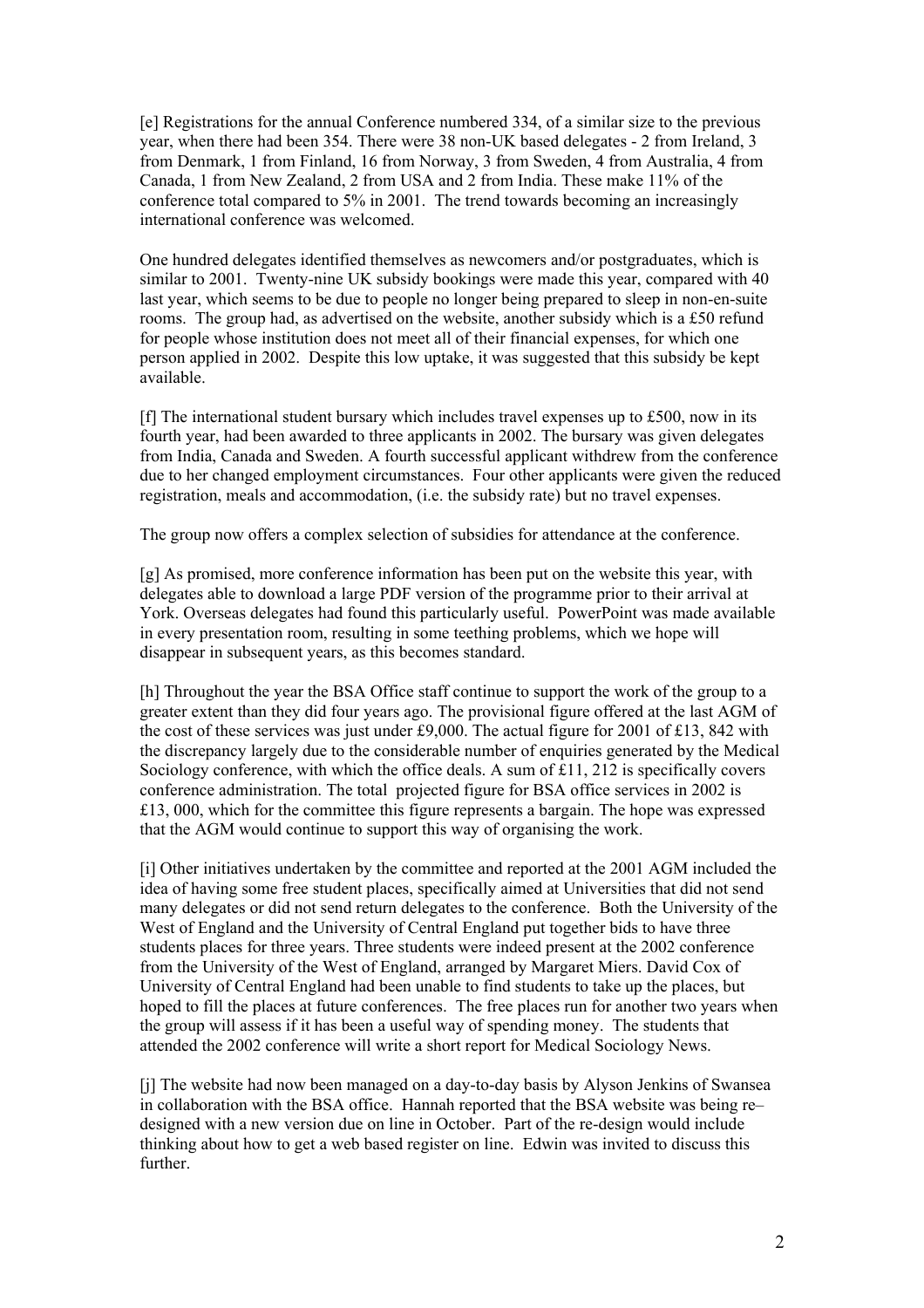Edwin reported that a new version of the register was overdue, the last one having come out in 1998. The BSA wishes to produce a register, which might work in conjunction with the Medical sociology register. However, since this is not currently possible, a simple file to go on the website represents an interim measure. It would be set up like a database that Alyson could update. Edwin presented a template of the form, similar to the fields included in the previous register, but with an additional field to detail web page addresses. Edwin was interested to know if the group was happy with the proposal and stated all members of the group would be sent a request for information over the next few months.

Lastly Hannah reported, probably for the last time, a thank you to David Hughes on behalf of the group who had remained loyal and faithful in supporting the Medical Sociology Group's efforts to get on the internet. The site hosted by Swansea should be closed down now apart from a link to the BSA site.

[k] The group's debt of gratitude to the team that produces Medical Sociology News was expressed. Judith Green, Geraldine Leydon, Geraldine Barrett, Nicki Thorogood, Michael Traynor and Kelly Lawless were thanked and the AGM was reminded that a call for new editors has gone out as their term of editorship had almost expired.

The jiscmail list, an adjunct to Medical Sociology News that allows speedy notification of jobs and research, is well used with a wide range of people posting notices to it.

The list has a circulation of 270 people – all those who pay their Medical Sociology News subscription. It is a closed list open only to those who have paid their Medical Sociology News subscription. The list's moderator Simon Carter was thanked for his work and it was noted as a highly valued aspect of the Medical Sociology Group.

[l] The book prize launched at the 2001 AGM had gone well with an enthusiastic response and members were urged to nominate books for the 2003 prize. The rules have been slightly changed, to limit people to nominating a single book.

Questions were taken and a member of the group raised the issue that given the fees charged by York, the supplementary parking charges, currently £1, should be wavered for the Medical Sociology Group conference delegates. Hannah agreed to raise this with the York conference office.

A member of the group thought it a pity the books nominated for the book prize had not available to purchase at the conference. Hannah said the committee had tried to make the books available and would try again for the 2003 conference. Part of the problem had been that not all of the publishers had been British based. Hannah hoped members could purchase the books in their local bookstores.

Judith Green thanked the committee for, as always, providing a fantastically well-organised conference.

## **4. Constitutional amendments**

[a] There were two constitutional amendments proposed at the AGM. The first was to bring the constitution in line with the changes that had happened in the division of editorship of the journal from the foundation for the Sociology of Health and Illness (SHI). The proposed amendment had been distributed with the August issue of Medical Sociology News. A copy of the proposed amendment had also been circulated at the AGM. Robert Dingwall seconded the proposal and the meeting passed the amendment.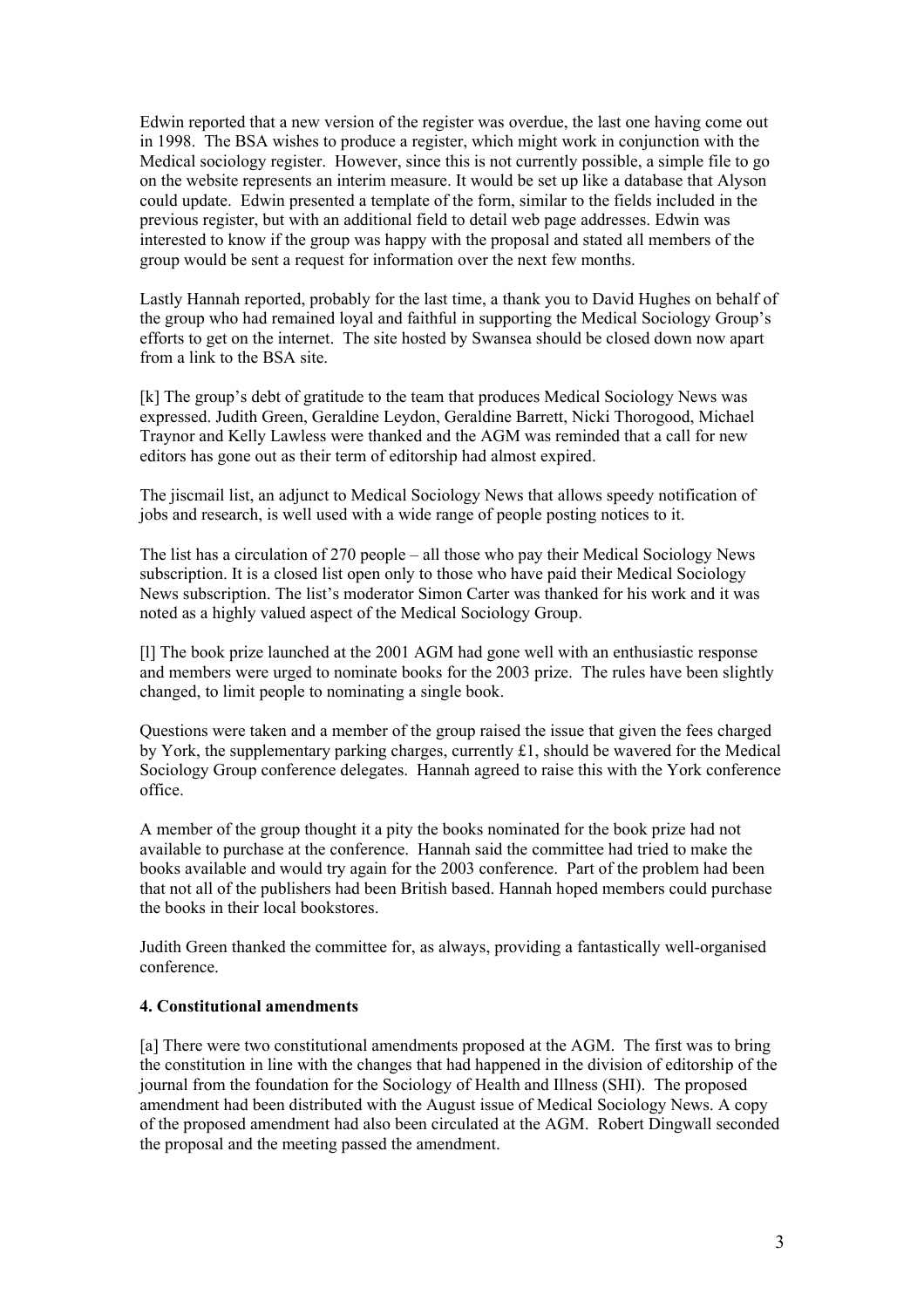[b] The second proposal, issued with the conference pack, would enable the committee members to expand the means by which they could circulate notices. The proposal was to update the constitution since the group now had a jiscmail list and website, allowing notices to go out through all 3 media, but without making all 3 obligatory. Cath Exley seconded the proposal and the meeting passed the amendment.

Hannah thanked the AGM for accepting the amendments.

In the 2001 meeting it stated there might have been another amendment reference co-opting committee members relating to the convenor and treasurer roles. The treasurer's job has become less onerous slightly because the group is no longer responsible for its own accounts. There will however be no constitutional change, since the committee wishes to retain two convenor type roles on the committee.

## **5. Financial Report – Edwin van Teijlingen**

[a] A three page financial report had been circulated at the AGM and Edwin explained his role in overseeing the finances that are handled by the BSA office. Edwin was to summarize the financial report and stated the report was signed by the BSA and not by the Medical Sociology Group.

[b] Edwin asked the AGM to look at the 2001 accounts on page one and to note the £89,000 pounds income and the expenditure of £82,000. On the final page the projected income for 2002 was the same but there was £10,000 pounds more expenditure. Edwin said given the problem of excess reserves, the projected expenditure for 2002 was welcome and was largely related to the annual conference. Income had not changed much but expenditure was rising and Edwin raised the question of whether the group should increase the fees next year or the year after, to stay in line with inflation and venue charges.

[c] A minor issue, (minor in relation to the amount of money) reported by Edwin was the small drop in administration costs and in Medical Sociology News income.

[d] Income generated by regional study groups had increased dramatically percentage wise. Expenditure has also risen but not as much.

[e] The amount of money spent on prizes had increased dramatically. Income had come from the Foundation. The Medical Sociology Group had not increased that much. Compared to last year band interest charges had increased.

The committee ran a budget for the first time for planned expenditure, which will be revised in November. A new budget will be set for the next year to keep track on the group's finances.

Edwin said the BSA Executive were to meet in October should any member want to direct any concerns or comments to that meeting regarding the finances. Edwin closed his report by stating the finances of the group were healthy.

[f] There was a comment raised by a member of the AGM regarding the suggestion to increase conference costs to cover increased expenditure. They stated there was a dilemma every year of how to spend the group's profit, and one of the solutions was to allow conference fees to remain static. There were said to be a couple of delegates who had booked into hotels in York because it was cheaper than staying on campus. The concern was that any increases would decrease the numbers of delegates on campus and the group were urged to lessen the surplus by keeping costs static.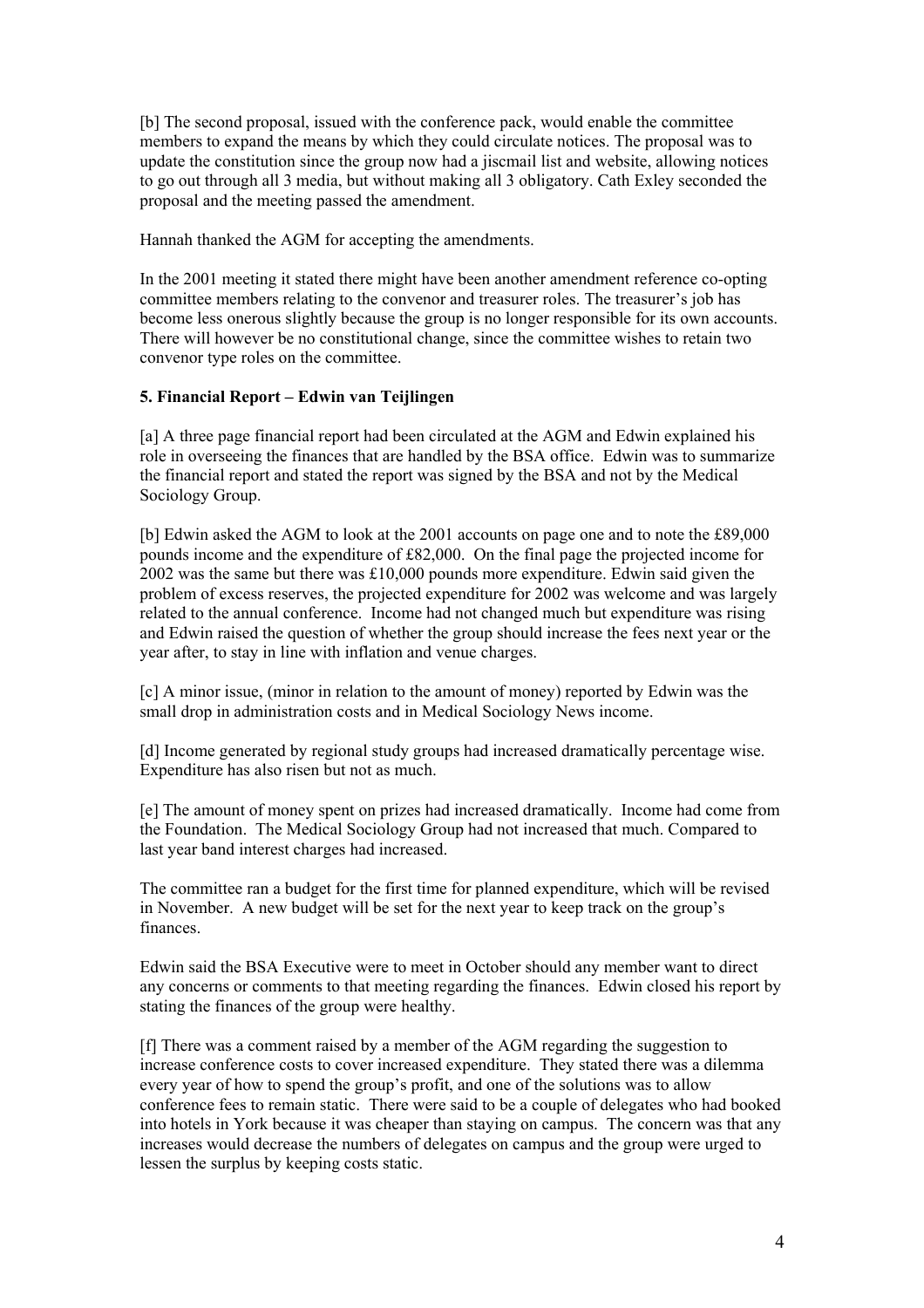Hannah reported that the various bursaries offered by the group had reduced the surplus. The Phil Strong Prize has been set up to distribute interest. Hannah acknowledged that conference costs should be kept to a minimum and noted that York remained one of the cheapest venues to run a conference. Hannah agreed the group wanted to avoid delegates staying away from on campus.

Hannah thanked Edwin for his report.

## **6. Prizes**

## **a) Phil Strong Memorial Prizes 2002- 2003**

The Group's interest is now consolidated with the BSA funds and for 2002 £2,000 were available for distribution in 2 Phil Strong Prizes worth £1000 each.

There were 4 applications to the Phil Strong Prize. This shortened dramatically the odds of winning compared with the 14 applicant of the previous year. Hannah asked supervisors to take note and to encourage applications for next year or the year after. Members were reminded that as long as submissions met the criteria the prize was allocated randomly.

The prize was designed to be a lottery and of the four names that were submitted, the following winners, Helen Liebling who was supervised by Gillian Bendelow at the University of Warwick and Emma Pitchforth who was supervised by Edwin van Teijlingen at the University of Aberdeen were drawn at random.

#### **b) Book Prize**

Mildred Blaxter was invited to address the AGM regarding the book prize. Mildred was pleased to present the first SHI Book Prize. It had been a pleasure reading the long list and especially the four short listed books. The four short listed booked were advertised on the Medical Sociology Group Website and in the conference programme. Members were urged to read all entries for the prize.

The winner of the 2002 Sociology of Health and Illness book of the year was Margaret Lock (2002) for her book '*Twice Dead. Organ Transplants and the Reinvention of Death'.*  Berkeley: University of California Press.

Mildred added it was a beautiful book; it was scholarly, interesting, well written, very readable and a good representative of the discipline. Margaret Lock was unable to attend the conference and Ronnie Frankenberg received her prize on her behalf, reading a prepared speech.

Carol Emslie, in her capacity as one of the book review editors stated next year one of the issues will run book reviews on all four short listed books and that would tie in with advertising the 2003 book prize.

#### **7. Sociology of Health and Illness – Editors' Report – Veronica James**

[a] Veronica James reported that news from SHI was all essentially good. They had 165 submissions over the last year with 30 acceptances. This had happened in the previous two years. The journal remained particularly strong on North America and there had been a growing interest in Europe, namely in Israel. It was noted that Israel had named SHI as an approved journal for academic tenure.

[b] Having taken information from Blackwell's subscriptions report, Veronica noted the institutional subscriptions to volume 24 of SHI were 98% renewed in comparison with the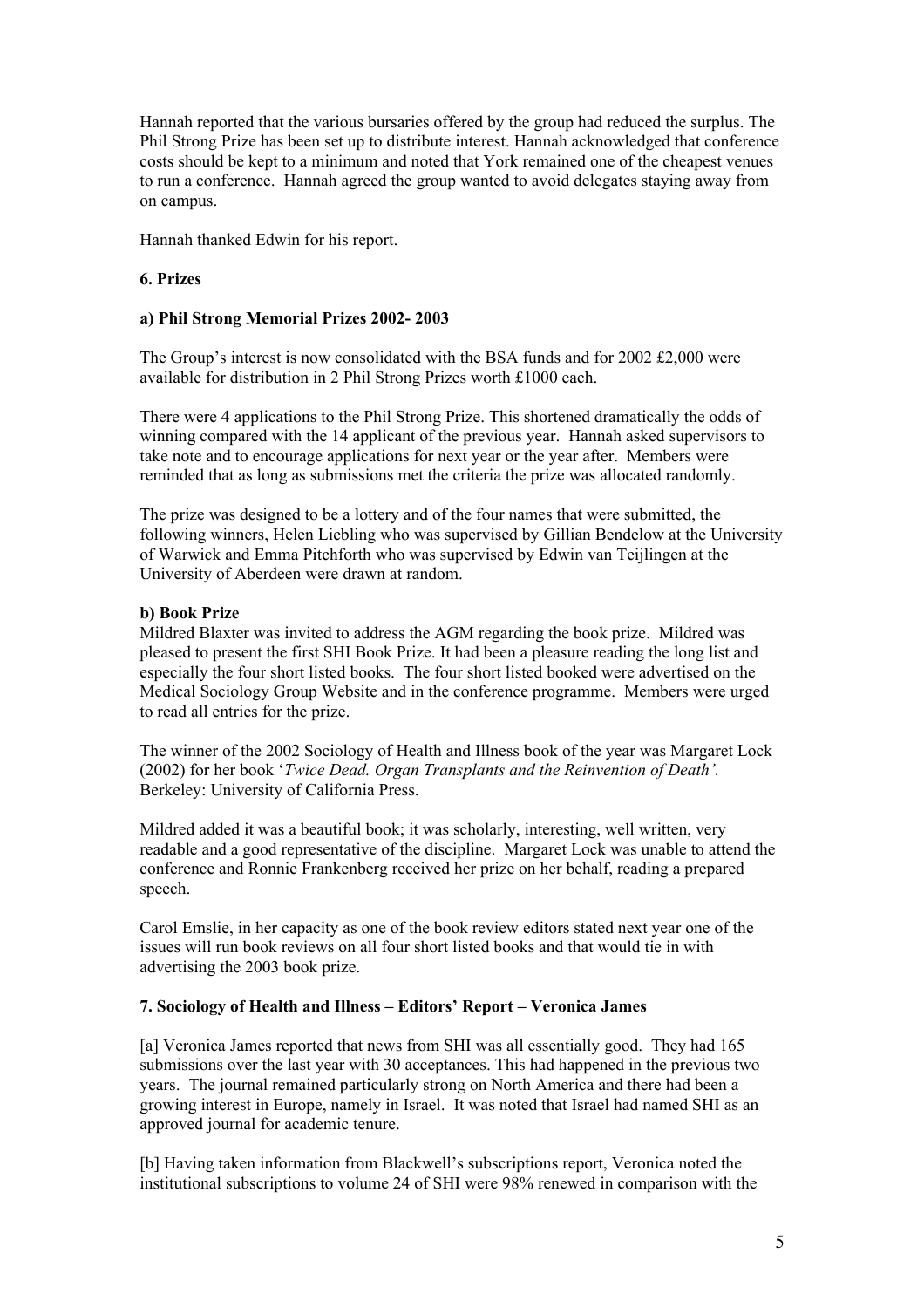2001 volume. This was an excellent performance and well ahead of industry averages of around 95%. Veronica reported that SHI was very buoyant and members were thanked for their submissions and reviews. SHI continues to thrive despite its informality.

[c] The money generated from SHI, members should have gathered, goes through the Foundation. The Foundation stated they were keen to re-invest the money back into the Medical Sociology Community. It was proposed that a website be set up so that information can be more readily available and that this would happen in the coming year. Comments were welcomed on this proposal. Mike Bury stated on behalf of the foundation that the website would not cut across the group and they were listening closely to what had been suggested about the rise of different media.

[d] Veronica highlighted the forthcoming  $25<sup>th</sup>$  Anniversary Celebration of SHI on  $25<sup>th</sup>$  April 2003 at London School of Hygiene & Tropical Medicine team Members were encouraged to attend to look at the past through a series of presentations and discussions and a look at the future too to include new and more senior experienced members.

[e] Veronica reported that SHI submissions would go electronic in January 2003 using the system Scholar I. Two demonstrations had taken place at the conference, with another demonstration planned for the 2003 Medical Sociology Group Conference. Leaflets are available on how it works. There had been a lot of discussions with the board. Raising concerns from the community regarding transfer of costs, particularly from reviewers who would now have to print information themselves and the concerns over what will be involved. Two of the editors, namely Veronica and Elizabeth have asked for hard copies where possible. Comments were welcomed by members once the system was up and working.

[f] Members were reminded to submit two papers, an anonymous one to the referees and another one, not anonymous, to the editors. The editors would be available for discussion at any time. Veronica again added the electronic method was the future for journals but there would be hardcopies versions particularly for those people in developing countries with limited computer access.

The team was also transferring the card index of referees onto a database. It presently contains 450 names. Everyone on the index would be contacted to ask if they still want to stay on the database and this meets data protection needs. Reviewers were encouraged to reply to stay on the database.

Veronica gave a big thank you to the editorial board members who have continued to support the editors enormously throughout the year making a great difference to the running of the journal. The board members helpfully deal with issues requiring consultation. The editors were also pleased to accept the invitation to remain editors for another three years. Therefore the editors remain Robert Dingwall, Veronica James, Elizabeth Murray and Alison Pilnick.

The editors were particularly grateful to their wonderful editorial assistant, Allison Pearson for all her work. Allison had attended part of the conference.

Thanks particularly, to those members that were coming off the board, Elizabeth Ettorre, Sarah Nettleton and Clive Seale. Elizabeth Ettorre and Clive Seale were both been eligible for re-election.

## **8. Medical Sociology News – Editors' report – Judith Green**

Judith Green reported that as already mentioned the forthcoming issue of Medical Sociology News was the last issue for the London School of Hygiene & Tropical Medicine team. Judith had spoken to a few people who might wish to take on the editorship and emphasised it would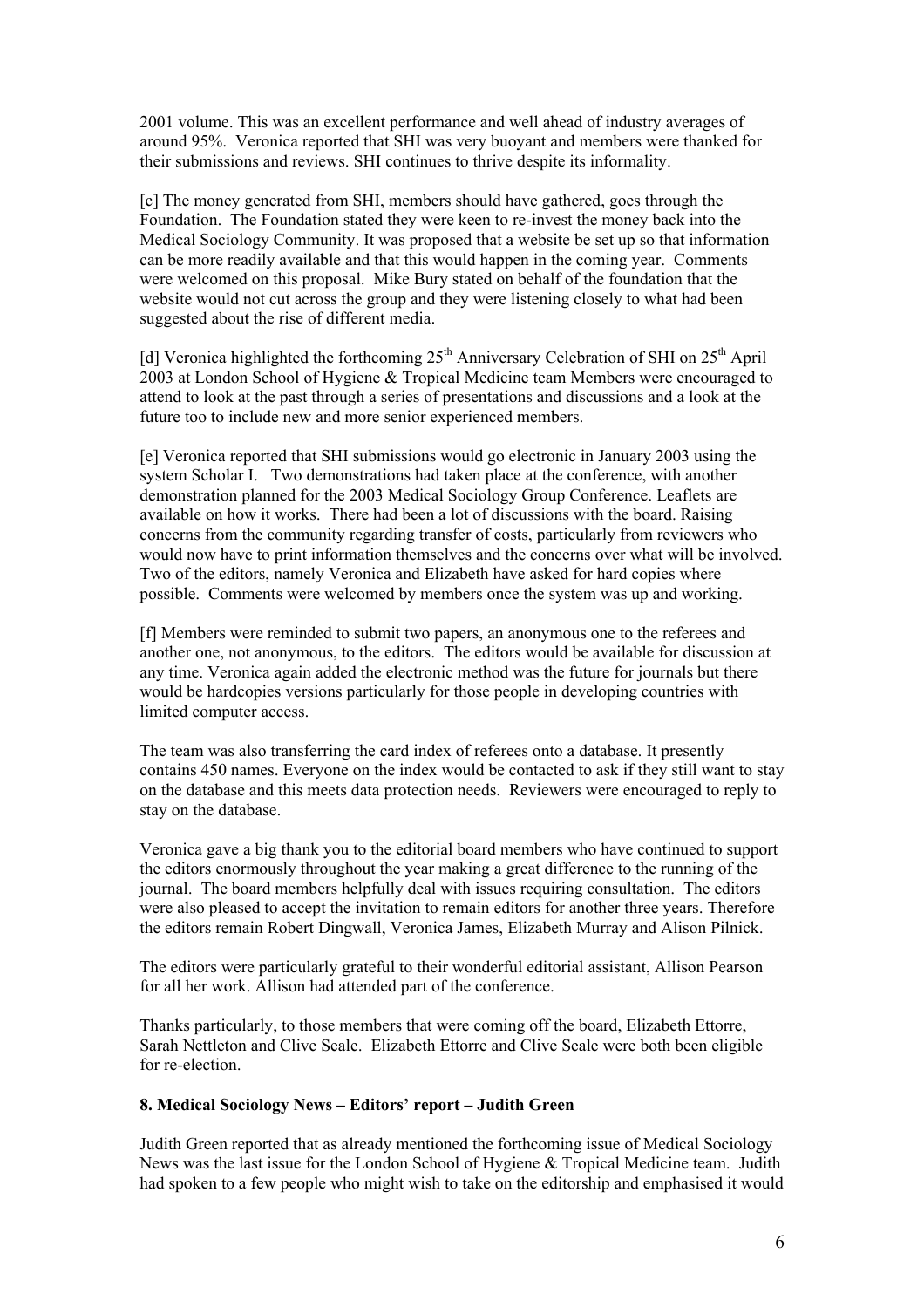suit a small group of people, at the same or near by institution and it was fun to do. It was a means of getting to know everyone in the medical sociology community and anyone interested should contact any member of the editorial team, Judith Green, Michael Traynor, Geraldine Barrett, Geraldine Leydon and Nicki Thorogood.

Kelly Lawless, the editorial assistant, who had made the editors work so much easier was thanked, as was Simon Carter who ran the jiscmail list, which the editors felt was their best innovation.

Subscriptions had declined in 2002, due to printing and distributing of the subscription form. The printer had not been able to do any inserts, and the subscription form was photocopied onto the back page of Medical Sociology News. Not everyone had noticed the subscription form and some members, who had slowly noticed they have not yet received any issues of Medical Sociology News, were still submitting 2002 subscription payments.

Judith thanked all those who had contributed book reviews and 'Dear Marge' questions and answers over the last year. Judith said the nice thing about Medical Sociology News was that people actually read it from cover to cover and that she continues to receive, most weeks, requests to reprint articles. In particular requests for methods articles that would not normally be included in journals but were worthy of sharing with colleagues.

# **9. Regional Groups**

Reports had been received from the North West, South West, London and the West Midlands. A change of contact had been received from the Wales group but no report. There had been no reports received from Scotland, the North East and Midlands Group or the Liverpool groups. Hannah asked that members confirm contacts for these groups.

## **10. Study Group reports**

Reports had been received from the Death, Dying and Bereavement Study Group, the Cancer Study Group, and the Human Reproduction Study Group.

There were no issues raised for discussion by regional or study group representatives.

# **11. Elections**

# **a) To the Group Committee (1 vacancy)**

Davina Allen reached the end of her second term of office (a four year total) on the Medical Sociology Group Committee. The group was very grateful for the work done by Davina and since she was unable to attend the conference, Hannah had sent a present through the post on behalf of the group. Davina's work for the Group was characterised by taking a job, and not only doing the job properly, but also tidying it up to make it easier for the next person. Her place on the committee had become vacant but Davina would stay a member of the committee as she had agreed to be convenor elect.

Clare Williams and Edwin van Teijlingen finished their first two-year term of office and had agreed to stand for another two-year term of office. Kim Clarke was nominated for a place on the committee. Thus with 3 vacancies and 3 nominations, no election was required.

Davina was thanked for agreeing to take on the role of convenor from next year; Edwin and Clare were thanked for two years of work and welcomed back for another two years and Kim was welcomed onto the committee. The group's gratitude was acknowledged with a round of applause.